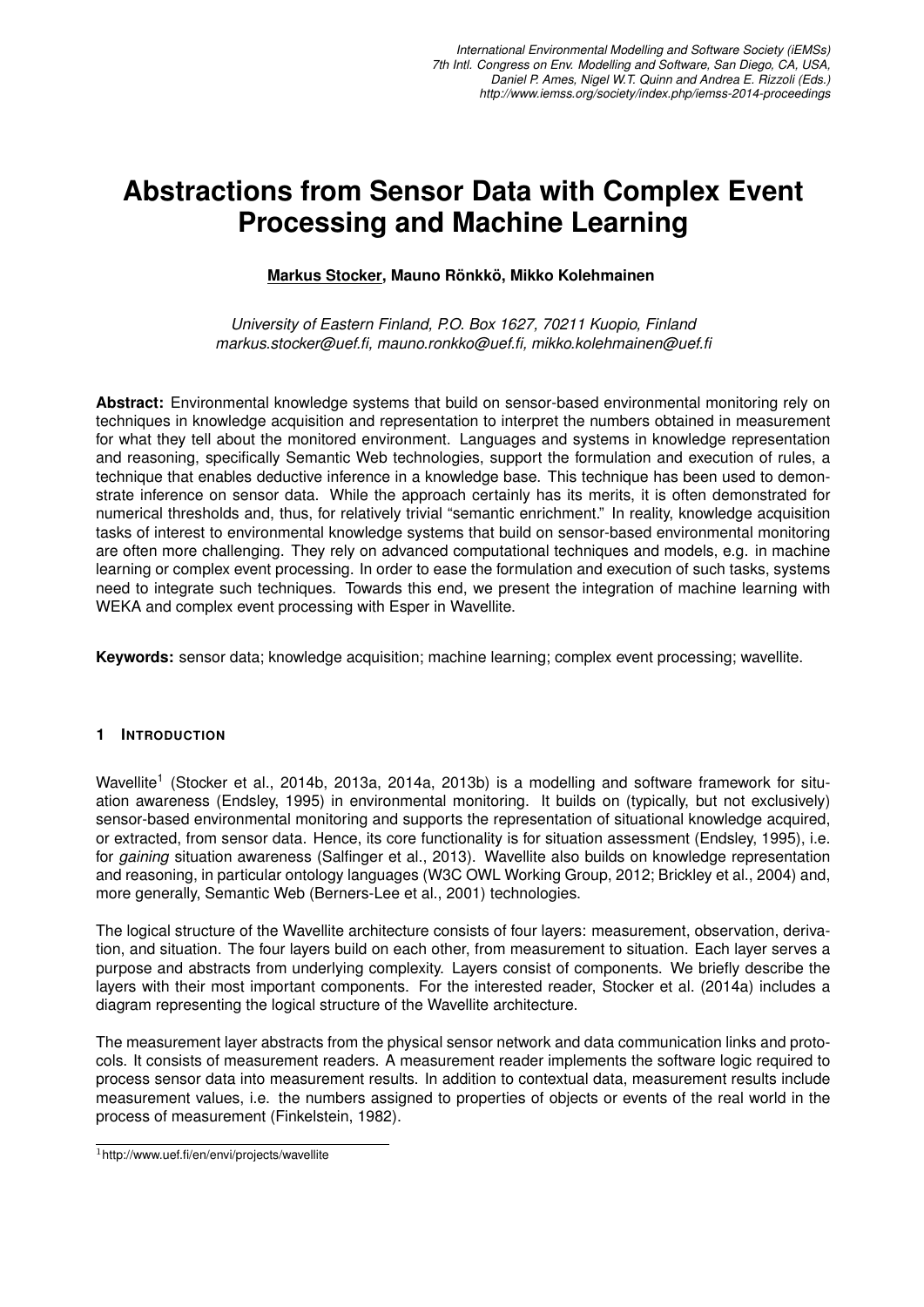The observation layer abstracts from the heterogeneity of sensor data. It includes observation engines, which translate measurement results into sensor observations. The semantics of sensor observations are defined by the Semantic Sensor Network (SSN) ontology (Compton et al., 2012). This translation overcomes the syntactic and semantic heterogeneity of sensor data by aligning sensor data to the syntax and semantics of the SSN ontology.

The derivation layer abstracts from the sensor network dimension of sensor observations. It includes dataset engines and derivation engines. Dataset engines translate sensor observations into dataset observations, elements of datasets. The semantics of dataset observations, and datasets, are defined by the RDF Data Cube Vocabulary (QB) (Cyganiak et al., 2013). Derivation engines perform computations on dataset observations. Such computation amounts to dataset processing, in that the dataset observations of one or more source datasets are processed to dataset observations of a target dataset. Computations may be for, e.g., despiking, aggregation, interpolation, merging, filtering.

The situation layer abstracts from data with situational knowledge for the monitored environment. It includes situation engines, which extract situational knowledge from datasets. Computations may include methods in, e.g., machine learning or complex event processing. Situation engines represent situational knowledge as situations. The semantics of situations are defined by the Situation Theory Ontology (STO) (Kokar et al., 2009) which is grounded in Situation Theory (Barwise and Perry, 1983; Devlin, 1995). There are two aspects to situations. First, a situation is "a structured part of Reality" (Devlin, 1995). Thus, a parent observing a child constructing a castle in a sandbox is a situation. Second, a situation is an ontological individual instance of the ontology class for situations, defined by the STO. In order to represent situations and information about them that is known to be true or false, situations are formalized by means of the expression  $s \models \sigma$ , meaning that the infon  $\sigma$  is "made factual" by the situation  $s.$  An infon  $\sigma$  has the structure  $\ll R, a_i,\ldots,a_m, i\gg,$  whereby R is an n-place relation and  $a_1, \ldots, a_m$  ( $m \leq n$ ) are objects appropriate for the argument places  $i_1, \ldots, i_m$  of R, and  $i = 0, 1$  is the polarity, i.e. the 'truth value' of the infon. If  $i = 1$  then the objects  $a_1, \ldots, a_m$  stand in the relation R; else the objects do not stand in the relation R. Objects  $a_1, \ldots, a_m$  may be, among other types, relevant individuals (e.g. the child, the parent, or the sandbox) and temporal or spatial locations.

In the context of environmental monitoring and science, awareness is for situations, i.e. structured parts of reality (Devlin, 1995), monitored by environmental sensor networks (Martinez et al., 2004; Hart and Martinez, 2006). Relevant individuals in situations are, typically, environmental phenomena, such as storm, wind, or pollution. Relevant individuals may also be non-physical, such as growing season. Generally, environmental sensor networks do not monitor situations directly. Instead, they monitor the properties of certain phenomena. It is in situation assessment that situational knowledge is extracted from data obtained in monitoring the properties of phenomena. For instance, we may gain awareness of the situation whereby the 2014 Finnish growing seasons is longer than average by situation assessment on data obtained via an environmental sensor network that monitors the temperature of air.

As suggested by the survey conducted by Salfinger et al. (2013), systems for situation awareness have been developed and demonstrated predominantly for the military and safety & security domains. This is even though much of the generic architecture of situation awareness systems described by Salfinger et al. (2013, Fig. 1) is applicable to the domain of environmental monitoring and science. The main difference seems to be the client and consumer of represented situational knowledge, which in the latter domain is, typically, a researcher, rather than an operator of a control centre As an example, Stocker et al. (2013a, 2014a) demonstrated the application of Wavellite to the acquisition and representation of situational knowledge for atmospheric phenomena, specifically new particle formation, an environmental phenomenon studied by aerosol scientists.

The use of ontology-based systems for the management of, and reasoning on, sensor data has recently gained some popularity, not least due to the development of the SSN ontology. Beyond the mere representation and, thus, management of sensor observations, ontology-based systems may leverage on inference engines in order to automatically represent knowledge that is implicit to sensor observations and a domain model (Sheth et al., 2008; Henson et al., 2009; Wei and Barnaghi, 2009; Kessler et al., 2009; Stocker et al., 2011). It has, however, been recognized that such deductive inference is only one of many techniques aimed at "making sense of sensor data" and, specifically, the problem of converting sensory observations to abstractions reflecting the sensed environment (Henson et al., 2012). Hence the predominant development of hybrid systems in concrete applications (Jajaga et al., 2013). Inherent to systems for situation awareness,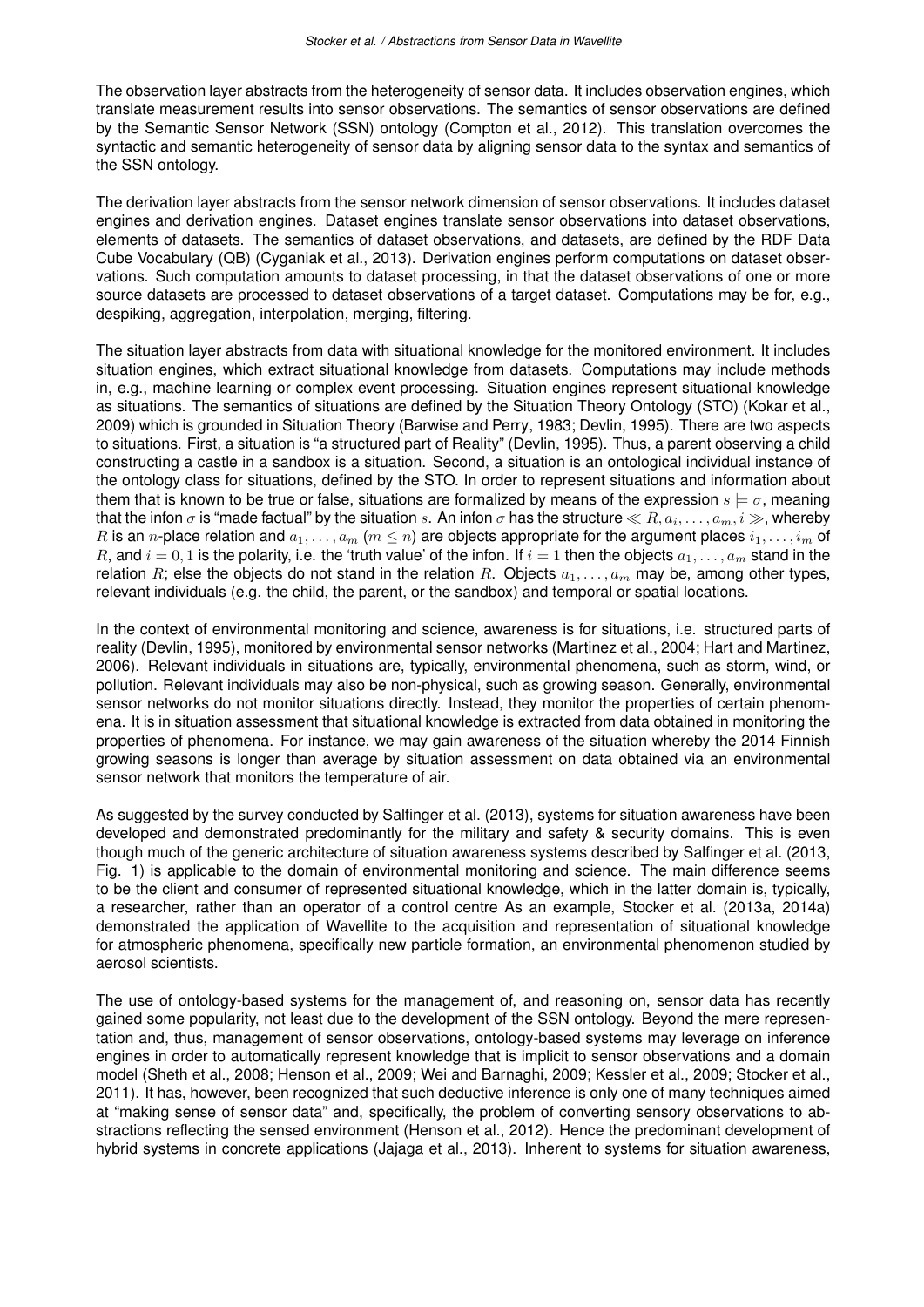

**Figure 1.** Diagram showing the Wavellite interfaces and classes that are involved in situational knowledge extraction from dataset observations and knowledge representation as situations, using machine learning classification and complex event processing.

this problem is of interest to various domains, including the *Internet of Things* (Ganz et al., 2013) or robotics and autonomous systems (Daoutis, 2013). Various approaches for tackling aspects of this problem have been discussed in the literature (e.g. Gaglio et al. (2007); Henson et al. (2012); Barnaghi et al. (2012); Calbimonte et al. (2012); Stocker et al. (2014b)).

However, to the best of our knowledge, a generic approach that suits arbitrary monitored environments and is specific to environmental monitoring and science does not exist. The domain has traditionally relied on a broad range of methods, encompassing, among others, digital signal processing, complex event processing, machine learning, and physically-based modelling. With Wavellite we aim at a coherent representation of data involved in, as well as the integration of methods relevant to, the representation of (situational) knowledge acquired from sensor data. Towards this aim, in this paper, we discuss the integration of machine learning classification and complex event processing in Wavellite, specifically using the libraries WEKA (Hall et al., 2009) and Esper.<sup>2</sup> WEKA implements a set of machine learning algorithms and is a popular software for data mining. Esper implements an engine for event stream processing and supports the analysis of streams for complex events expressed using an event processing language. Both WEKA and Esper are open source, are implemented in Java, and can serve as libraries in applications.

## **2 INTEGRATION**

In Wavellite, situation engines orchestrate knowledge extraction from datasets and knowledge representation as situations. The actual work required for knowledge extraction is executed by learning modules, to which situation engines associate. Specifically, in executing a dataset observation, a situation engine needs to decide which learning module is going to consider the dataset observation. In addition, a situation engine emits the situations returned by learning modules, i.e. implements the logic for what happens to represented situations (e.g. a request for storing). Figure 1 provides an overview of the Wavellite interfaces that are involved in situational knowledge extraction and representation. For the interested reader, Stocker et al. (2014a) includes a diagram that places the situation engine in context of the entire Wavellite architecture.

<sup>2</sup>http://esper.codehaus.org/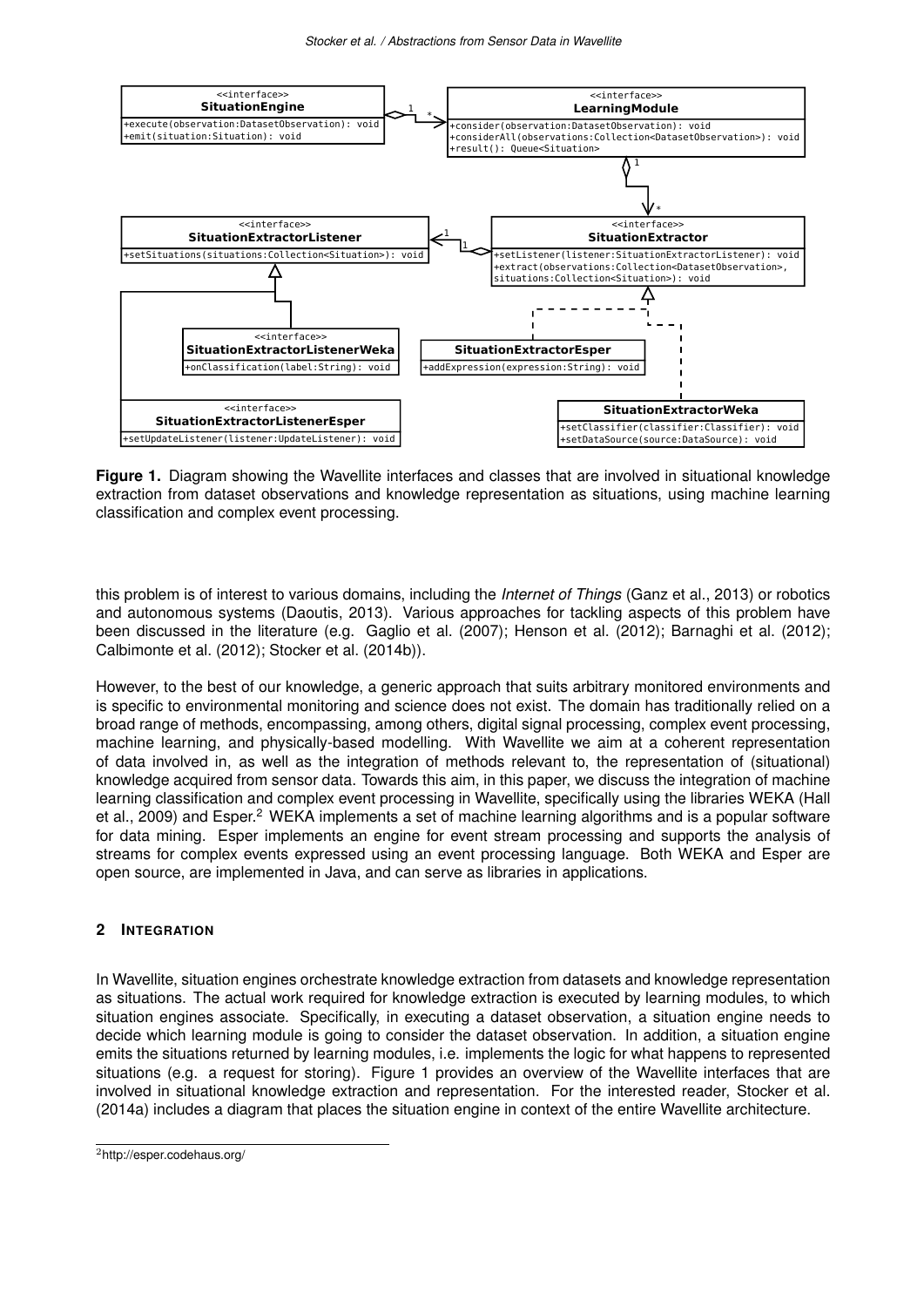Generally, the representation of a situation can require on one or more knowledge extraction tasks. Due to the vast diversity of situational knowledge of interest in environmental monitoring (and, thus, the vast diversity of knowledge extraction tasks) situation engines and learning modules are typically domain specific and, thus, require domain implementations. This diversity also motivates the integration of various computational methods in, e.g., complex event processing, machine learning, or physically-based modelling. Therefore, in order to support applications in their implementation of knowledge extraction tasks from dataset observations, Wavellite wraps the heterogeneous families of computational methods behind Wavellite operators, the so-called situation extractors. Learning modules can associate to one or more situation extractors.

Situation extractors are implemented for specific libraries of computational methods, such as Esper or WEKA. Naturally, a Wavellite application can implement own situation extractors, for instance one backed by a specific physically-based model. Extractors operate on dataset observations provided by learning modules. Generally, the learning module configures situation extractors according to application requirements, e.g. with a particular Event Processing Language (EPL) expression in case of the extractor backed by Esper or with a particular machine learning classifier and labelled dataset in case of the extractor backed by WEKA. Moreover, learning modules provide extractors with listeners, which are called upon completed extraction, e.g. upon classification by WEKA or upon events detected by Esper. Listeners implement how extracted situational knowledge is represented as situations.

#### **3 EXAMPLES**

We briefly describe how the integration works on two concrete examples, one for complex event processing and one for machine learning.

The example for machine learning builds on our previous work (Stocker et al., 2012, 2014b). The setting is as follows. A small sensor network consisting of three vibration sensors is used to monitor the pavement vibration of a road section. The sensors are installed at three, roughly equidistant, points on a metal bar that is horizontally inserted into the ground below the pavement at one side of the road. The purpose of the sensor network, and of road-pavement vibration monitoring, is to detect and classify vehicles as they move on the road section. The presence of a vehicle close to a sensor induces vibration that is distinct from background vibration. With data processing, vibration over time is transformed into vibration patterns indexed in time (e.g. a pattern every second). The data of vibration patterns is represented as dataset observations. Hence, the dataset represents an unbounded set of vibration patterns indexed in time. Given a classifier and appropriately labelled training samples, we develop a learning module that uses the situation extractor backed by WEKA to classify dataset observations, i.e. vibration patterns. The result of such classification indicates the presence (or absence) of a vehicle as well as vehicle characteristics (e.g. light or heavy). Such extracted knowledge is part of situations describing the state of the monitored road section, in particular w.r.t. traffic. Situations are returned by the learning module to the situation engine which eventually forwards situations to other components of the Wavellite architecture.

The example for complex event processing is a proof of concept with implementation included in the wavelliteexample project<sup>3</sup> and has the following setting. A sensor measures wind speed over time at a certain location. Such measurement data is represented as sensor observations, which are then translated to observations of a unbounded dataset for wind speed data. We implement a learning module that uses the situation extractor backed by Esper to detect situations of "strong wind." The extractor is configured with a listener, which is called upon events detected by Esper. The listener specifies how Esper event information is translated into situational knowledge. Furthermore, the extractor is configured with an EPL statement that selects dataset observations for wind speed with value greater than 10. Dataset observations are provided to the learning module as input. The learning module forwards dataset observations to the extractor, which translates them to Esper events and submits the events to the Esper runtime. According to the EPL statement, our listener is called when the Esper runtime detects a dataset observation with value for wind speed greater than 10. Upon such detection, the learning module creates a situation of "strong wind" that includes information for wind speed and time. Finally, situations queued by the learning module can be retrieved by the client of the module (e.g. a situation engine) for further processing. This example is, admittedly, trivial. However, it is

<sup>3</sup>https://github.com/markusstocker/wavellite-example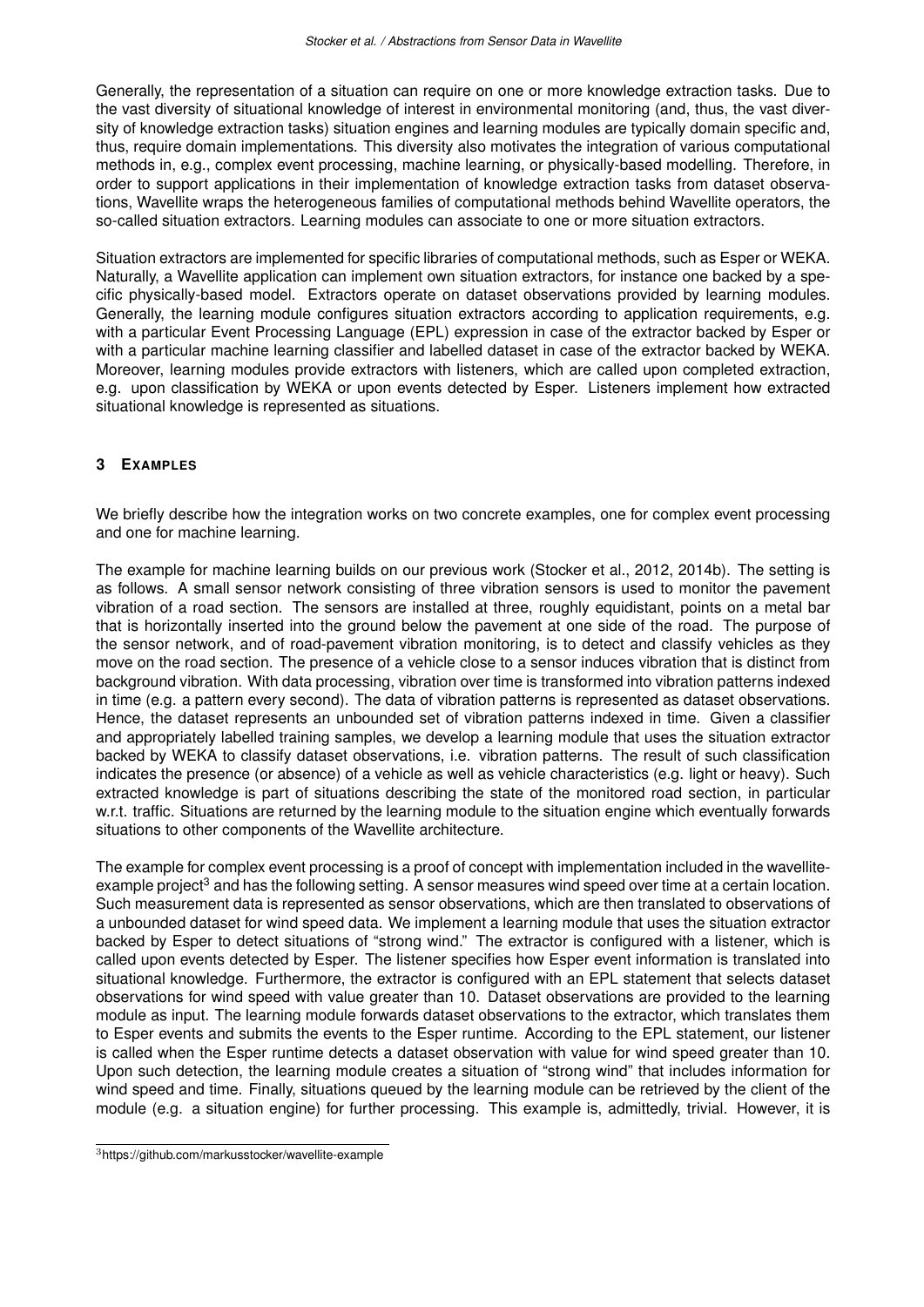easy to see that, by exposing Esper EPL in the extractor, learning modules can specify more complex EPL statements on dataset observations.

#### **4 DISCUSSION AND CONCLUSION**

Based on our work and experience in environmental monitoring for scientific applications we are increasingly confident that (ontology-based) *practical* systems aimed at abstractions from sensor data should support and integrate a broad range of computational methods. This is particularly motivated by the vast diversity of abstractions and the, perhaps more often than not, winding road from data to abstractions.

It may be attractive particularly to ontology-based systems to use inference mechanisms to tackle the problem. While (deductive) reasoning services may be an argument that speak for ontology-based systems, we think they are generally not sufficient in environmental monitoring for scientific applications. Indeed, the application of machine learning to sensor data is often aimed at obtaining abstractions (e.g. Kubat et al. (1998); Athanasiadis et al. (2003); Moraru et al. (2010); Ahmad et al. (2010)). We, thus, think that ontology-based systems aimed at abstractions from sensor data should support and integrate a broad range of computational methods, including machine learning. With Wavellite we aim at such integration and in this paper we briefly discussed the integration of complex event processing and machine learning using two popular open source software packages.

Taylor and Leidinger (2011) present a method that uses ontology to drive complex event detection in sensor data. The ontology models domain knowledge as well as concepts for event, observation, and sensor network. (The authors also build on the SSN ontology.) The ontology drives a user interface that facilitates the definition of events of interest to a domain. Such definitions, represented in terms of the ontology, are transformed to EPL statements (the authors used Coral8, nowadays Sybase CEP). The CEP engine is responsible for processing the statements on (streamed) observation data. While the method presented by Taylor and Leidinger (2011) is far more sophisticated than the current state in Wavellite, the core of the idea and implementation is comparable. Both systems operate on observation data with shared representation grounded in ontology. Also, both systems allow for the definition of events which are processed by a CEP engine. A key difference is that Taylor and Leidinger (2011) ground event definition in ontology and implement a translation of definitions to EPL statements whereas Wavellite, in its current state, requires implementers to write EPL statements. The second difference is that, in addition to complex event processing, Wavellite integrates machine learning. A third difference is that in Wavellite information extracted by means of complex event processing is part of knowledge represented as situations. In contrast, in Taylor and Leidinger (2011) the result of complex event processing is an alert, in form of an email or mobile phone text message. In Wavellite, such alerts could be the result of complex event processing on dataset observations or situations.

On a similar line, Llaves and Kuhn (2014) present the ontology-based architecture and implementation for an event abstraction layer that analyses observation time series to create event streams. The event abstraction ontology proposed by the authors also extends the SSN ontology and introduces the core concept for *event abstraction*. The system accepts time series data encoded in O&M,<sup>4</sup> which are translated into CEP objects processed by the CEP engine, implemented by Esper. Event patterns are pairs consisting of an Esper EPL statement and an ontological class for the event type. Upon events detected by the CEP engine, an ontological individual, instance of the ontological class associated to the returned event, is created. Individuals are then published to an event bus, implemented by RabbitMQ.<sup>5</sup> Consumers, such as a triple store, can, thus, subscribe to the bus to further process the data. The core of the idea and implementation is comparable to Taylor and Leidinger (2011) as well as Wavellite. Contrary to Taylor and Leidinger (2011) and Llaves and Kuhn (2014), Wavellite is however not limited to complex event processing.

Our discussion begs the question: events or situations? Is one of them the better concept for abstractions obtained from sensor data? Are they complementary? Having chosen the STO in Wavellite, we are perhaps biased towards situations. However, quoting Barwise and Perry (1980), Devlin (2006) notes that "events and episodes are situations in time, scenes are visually perceived situations, changes are sequences of situations, and facts are situations enriched (or polluted) by language." This seems to at least suggest that

<sup>4</sup>http://www.opengeospatial.org/standards/om

<sup>5</sup>https://www.rabbitmq.com/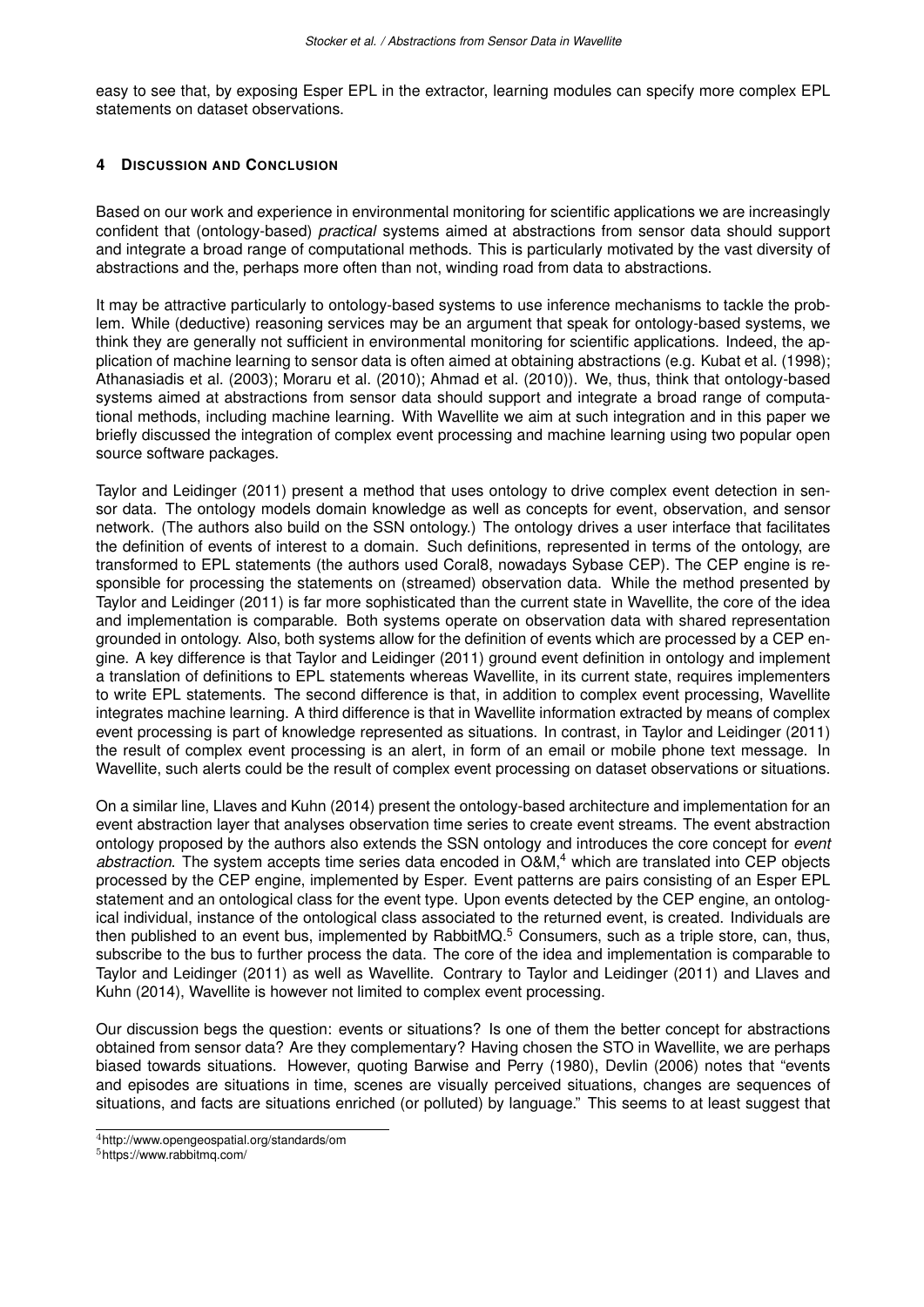situations are more generic than events. We also highlight Riker (1957) who called situations "the boundaries of events" and events the action occurring between situations. We do not attempt to discuss this matter further, being it beyond the scope of this paper as well as our expertise. However, one practical advantage of situations over events seems to be that, contrary to Taylor and Leidinger (2011) and Llaves and Kuhn (2014) who constructed two distinct event ontologies, in Wavellite we could simply adopt the STO.

We have briefly described the integration of complex event processing and machine learning in Wavellite, as learning modules of its architecture, using two popular software packages. We conclude this paper by noting that physically-based models that create abstractions from sensor data can arguably be understood as Wavellite learning modules. The architecture does not set restrictions on such models being third party or implemented natively. In fact, we are in the process of developing a Wavellite application in which sensor data and a physically-based model are used to create abstractions for the disease pressure at agricultural fields. In this application, information returned by the disease pressure model is part of situational knowledge representing the state of agricultural fields, in particular w.r.t. disease pressure.

#### **ACKNOWLEDGMENTS**

This research is funded by the Academy of Finland project "FResCo: High-quality Measurement Infrastructure for Future Resilient Control Systems" (Grant number 264060).

#### **REFERENCES**

- Ahmad, S., Kalra, A., and Stephen, H. (2010). Estimating soil moisture using remote sensing data: A machine learning approach. *Advances in Water Resources*, 33(1):69–80.
- Athanasiadis, I. N., Kaburlasos, V. G., Mitkas, P. A., and Petridis, V. (2003). Applying machine learning techniques on air quality data for real-time decision support. In *First international NAISO symposium on information technologies in environmental engineering (ITEE'2003), Gdansk, Poland*.
- Barnaghi, P., Ganz, F., Henson, C., and Sheth, A. (2012). Computing Perception from Sensor Data. Technical report, knoesis.org.
- Barwise, J. and Perry, J. (1980). The Situation Underground. In Barwise, J. and Sag, I., editors, *Stanford Working Papers in Semantics*, volume 1, pages 1–55. Stanford Cognitive Science Group.
- Barwise, J. and Perry, J. (1983). *Situations and attitudes*. Bradford books. MIT Press.
- Berners-Lee, T., Hendler, J., and Lassila, O. (2001). The Semantic Web. *Scientific American*, 284(5):28–37.
- Brickley, D., Guha, R., and McBride, B. (2004). RDF Vocabulary Description Language 1.0: RDF Schema. W3C Recommendation, W3C.
- Calbimonte, J.-P., Yan, Z., Jeung, H., Corcho, O., and Aberer, K. (2012). Deriving Semantic Sensor Metadata from Raw Measurements. In Henson, C., Taylor, K., and Corcho, O., editors, *Proceedings of the 5th International Workshop on Semantic Sensor Networks*, volume 904, pages 33–48, Boston, Massachusetts, USA. CEUR-WS.
- Compton, M., Barnaghi, P., Bermudez, L., Garca-Castro, R., Corcho, O., Cox, S., Graybeal, J., Hauswirth, M., Henson, C., Herzog, A., Huang, V., Janowicz, K., Kelsey, W. D., Phuoc, D. L., Lefort, L., Leggieri, M., Neuhaus, H., Nikolov, A., Page, K., Passant, A., Sheth, A., and Taylor, K. (2012). The SSN ontology of the W3C semantic sensor network incubator group. *Web Semantics: Science, Services and Agents on the World Wide Web*, 17(0):25–32.
- Cyganiak, R., Reynolds, D., and Tennison, J. (2013). The RDF Data Cube Vocabulary. W3C Candidate Recommendation, W3C.
- Daoutis, M. (2013). Knowledge Based Perceptual Anchoring. *KI Künstliche Intelligenz*, 27(2):179–182.

Devlin, K. (1995). *Logic and information*. Cambridge University Press.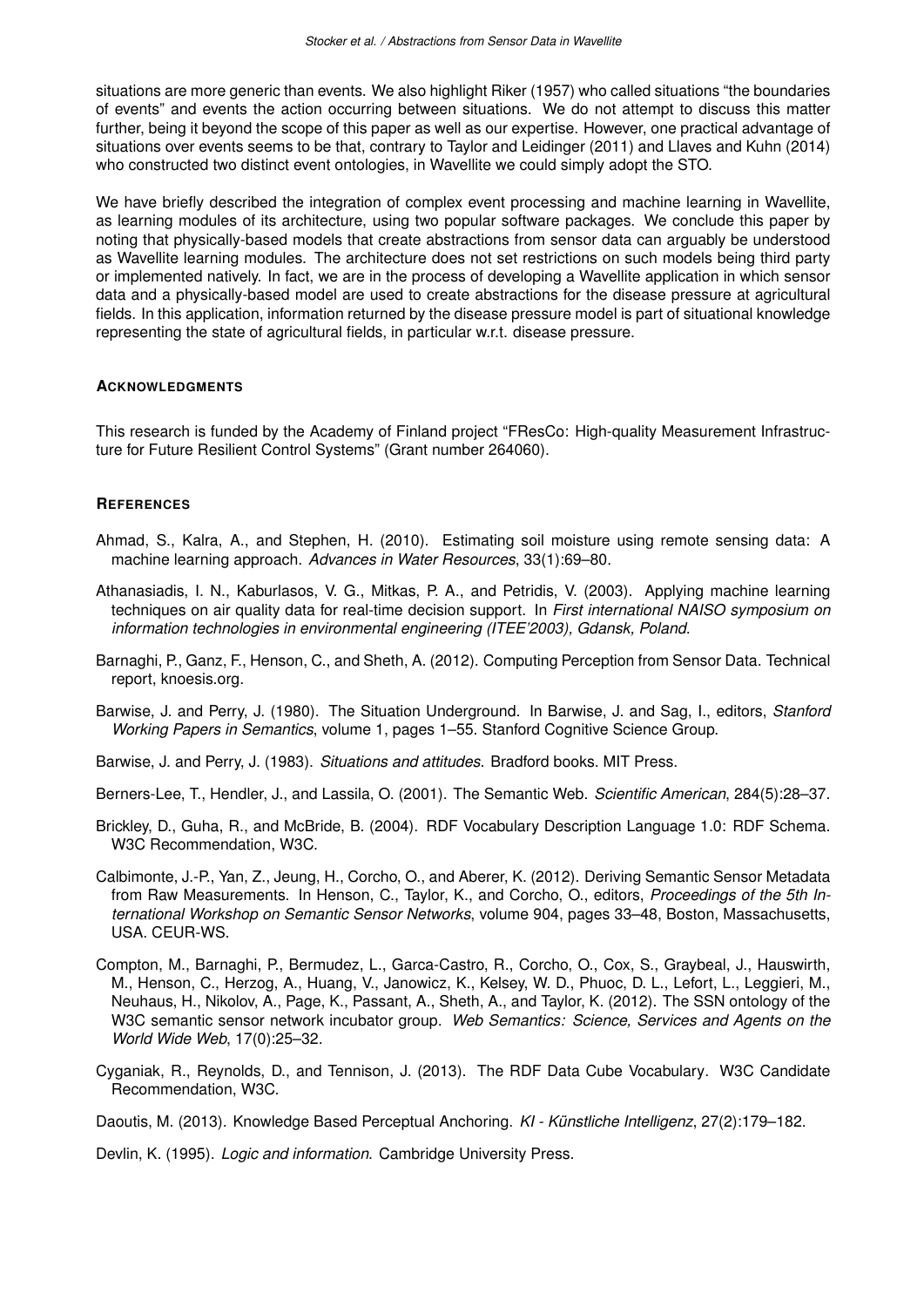- Devlin, K. (2006). Situation theory and situation semantics. In Gabbay, D. M. and Woods, J., editors, *Logic and the Modalities in the Twentieth Century*, volume 7 of *Handbook of the History of Logic*, pages 601–664. North-Holland.
- Endsley, M. (1995). Toward a theory of situation awareness in dynamic systems. *Human Factors: The Journal of the Human Factors and Ergonomics Society*, 37(1):32–64.
- Finkelstein, L. (1982). *Theory and Philosophy of Measurement*. John Wiley & Sons.
- Gaglio, S., Gatani, L., Lo Re, G., and Ortolani, M. (2007). Understanding the Environment Through Wireless Sensor Networks. In *Proceedings of the 10th Congress of the Italian Association for Artificial Intelligence on AI\*IA 2007: Artificial Intelligence and Human-Oriented Computing*, AI\*IA '07, pages 72–83, Berlin, Heidelberg. Springer-Verlag.
- Ganz, F., Barnaghi, P., and Carrez, F. (2013). Information Abstraction for Heterogeneous Real World Internet Data. *Sensors Journal, IEEE*, 13(10):3793–3805.
- Hall, M., Frank, E., Holmes, G., Pfahringer, B., Reutemann, P., and Witten, I. H. (2009). The WEKA Data Mining Software: An Update. In *SIGKDD Explorations*, volume 11.
- Hart, J. K. and Martinez, K. (2006). Environmental Sensor Networks: A revolution in the earth system science? *Earth-Science Reviews*, 78(3-4):177–191.
- Henson, C., Sheth, A., and Thirunarayan, K. (2012). Semantic Perception: Converting Sensory Observations to Abstractions. *Internet Computing, IEEE*, 16(2):26–34.
- Henson, C. A., Pschorr, J. K., Sheth, A. P., and Thirunarayan, K. (2009). SemSOS: Semantic Sensor Observation Service. In *Proceedings of the 2009 International Symposium on Collaborative Technologies and Systems (CTS 2009)*, Baltimore, MD.
- Jajaga, E., Ahmedi, L., and Bexheti, L. A. (2013). Semantic Web Trends on Reasoning Over Sensor Data. Proceeding of the 8th South East European Doctoral Student Conference.
- Kessler, C., Raubal, M., and Wosniok, C. (2009). Semantic Rules for Context-Aware Geographical Information Retrieval. In Barnaghi, P., Moessner, K., Presser, M., and Meissner, S., editors, *Smart Sensing and Context*, volume 5741 of *Lecture Notes in Computer Science*, pages 77–92. Springer Berlin Heidelberg.
- Kokar, M. M., Matheus, C. J., and Baclawski, K. (2009). Ontology-based situation awareness. *Inf. Fusion*, 10(1):83–98.
- Kubat, M., Holte, R., and Matwin, S. (1998). Machine Learning for the Detection of Oil Spills in Satellite Radar Images. *Machine Learning*, 30(2-3):195–215.
- Llaves, A. and Kuhn, W. (2014). An event abstraction layer for the integration of geosensor data. *International Journal of Geographical Information Science*. (In Press).
- Martinez, K., Hart, J. K., and Ong, R. (2004). Environmental Sensor Networks. *Computer*, 37(8):50–56.
- Moraru, A., Pesko, M., Porcius, M., Fortuna, C., and Mladenic, D. (2010). Using machine learning on sensor data. In *Information Technology Interfaces (ITI), 2010 32nd International Conference on*, pages 573–578.
- Riker, W. H. (1957). Events and situations. *The Journal of Philosophy*, 54(3):pp. 57–70.
- Salfinger, A., Retschitzegger, W., and Schwinger, W. (2013). Maintaining Situation Awareness Over Time A Survey on the Evolution Support of Situation Awareness Systems. In *Conference on Technologies and Applications of Artificial Intelligence (TAAI 2013)*, pages 274–281. IEEE Computer Society, IEEE.
- Sheth, A., Henson, C., and Sahoo, S. (2008). Semantic Sensor Web. *Internet Computing, IEEE*, 12(4):78– 83.
- Stocker, M., Baranizadeh, E., Hamed, A., Rönkkö, M., Virtanen, A., Laaksonen, A., Portin, H., Komppula, M., and Kolehmainen, M. (2013a). Acquisition and Representation of Knowledge for Atmospheric New Particle Formation. In Hřebíček, J., Schimak, G., Kubsek, M., and Rizzoli, A. E., editors, Environmental Software *Systems. Fostering Information Sharing*, volume 413 of *IFIP Advances in Information and Communication Technology*, pages 98–108. Springer Berlin Heidelberg.